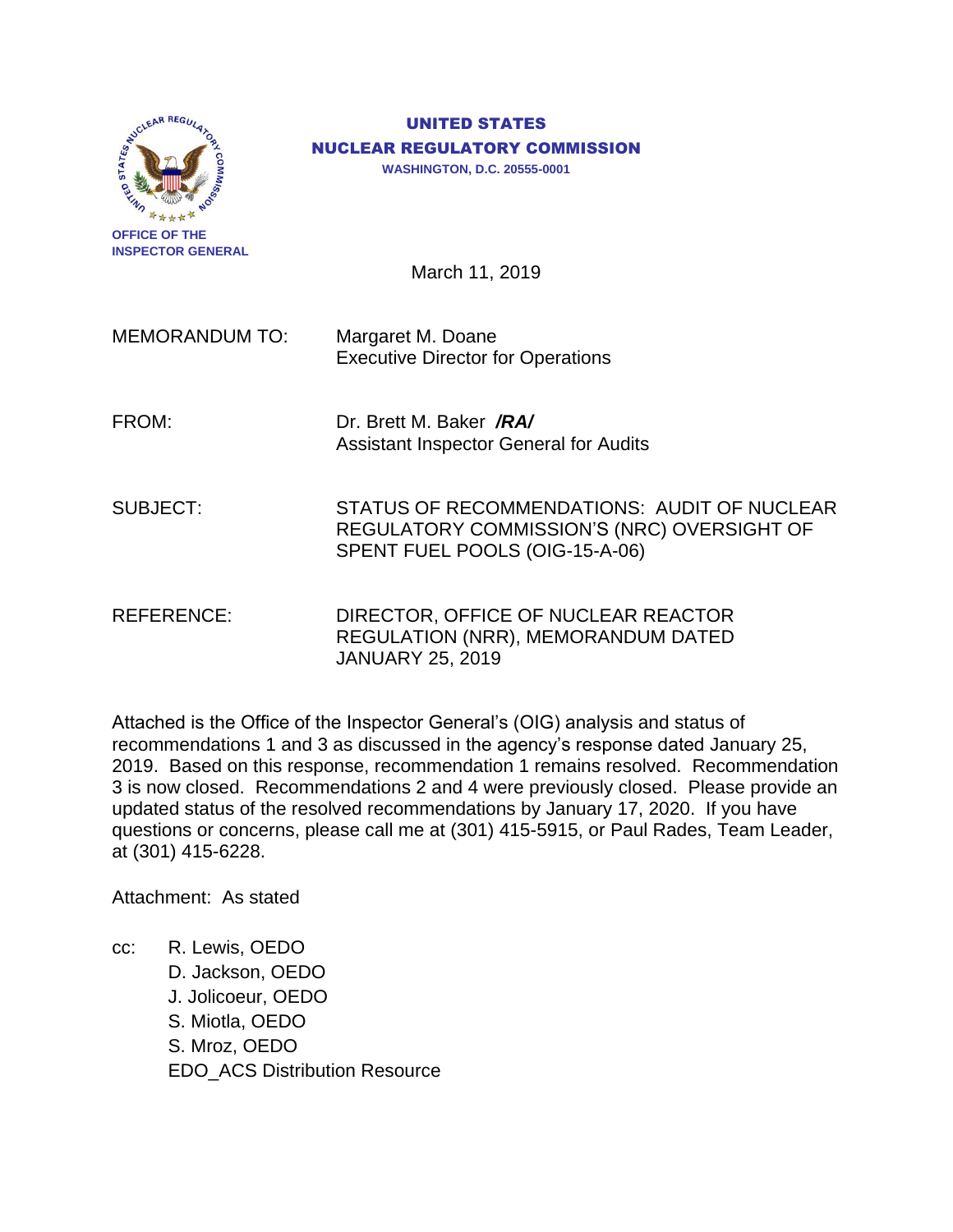## **Audit Report**

## **AUDIT OF NRC'S OVERSIGHT OF SPENT FUEL POOLS**

## **OIG-15-A-06**

### **Status of Recommendations**

| Recommendation 1:                                 | Provide a generic regulatory solution for spent fuel pool criticality<br>analysis by developing and issuing detailed licensee guidance along<br>with the NRC internal procedures.                                                                                                                                                                                                                                                                                                                                                                                                                                                                                                                                                                                           |
|---------------------------------------------------|-----------------------------------------------------------------------------------------------------------------------------------------------------------------------------------------------------------------------------------------------------------------------------------------------------------------------------------------------------------------------------------------------------------------------------------------------------------------------------------------------------------------------------------------------------------------------------------------------------------------------------------------------------------------------------------------------------------------------------------------------------------------------------|
| <b>Agency Response Dated</b><br>January 25, 2019: | Planned Action: Upon a satisfactory conclusion to the U.S. Nuclear<br>Regulatory Commission's (NRC) review of Nuclear Energy Institute<br>report (NEI) 12-16, incorporate this detailed guidance into NRC<br>internal processes through a regulatory guide (RG) and through<br>revisions to NUREG-0800, "Standard Review Plan for the Review of<br>Safety Analysis Reports for Nuclear Power Plants."                                                                                                                                                                                                                                                                                                                                                                       |
|                                                   | January 2019 Status Update: NEI 12-16, Revison 3, "Guidance for<br>Performing Criticality Analyses of Fuel Storage at Light-Water<br>Reactor Power Plants," dated March 2018 references an Electric<br>Power Research Institute (EPRI) methodology to determine the bias<br>and uncertainty for the simulated depletion of the fuel. The staff has<br>completed its review of the EPRI methodology and issued a draft<br>safety evaluation for the EPRI/NEI review. The staff held a public<br>meeting with EPRI/NEI in December 2018 to discuss the proposed<br>conditions of approval. Based on the results of that meeting, the<br>staff plans to issue the draft RG for public comment in the second<br>quarter of 2019 and to publish the final RG by the end of 2019. |
|                                                   | CONTACT: Kent A. Wood, NRR/DSS<br>(301) 415-4120                                                                                                                                                                                                                                                                                                                                                                                                                                                                                                                                                                                                                                                                                                                            |
| OIG Analysis:                                     | The actions proposed by the agency meet the intent of the<br>recommendation. This recommendation will be closed upon NRR's<br>issuance of the final regulatory guide, as well as revisions to<br>NUREG-0800 that identify a generic regulatory solution for spent fuel<br>pool criticality analysis.                                                                                                                                                                                                                                                                                                                                                                                                                                                                        |

Status: Resolved.